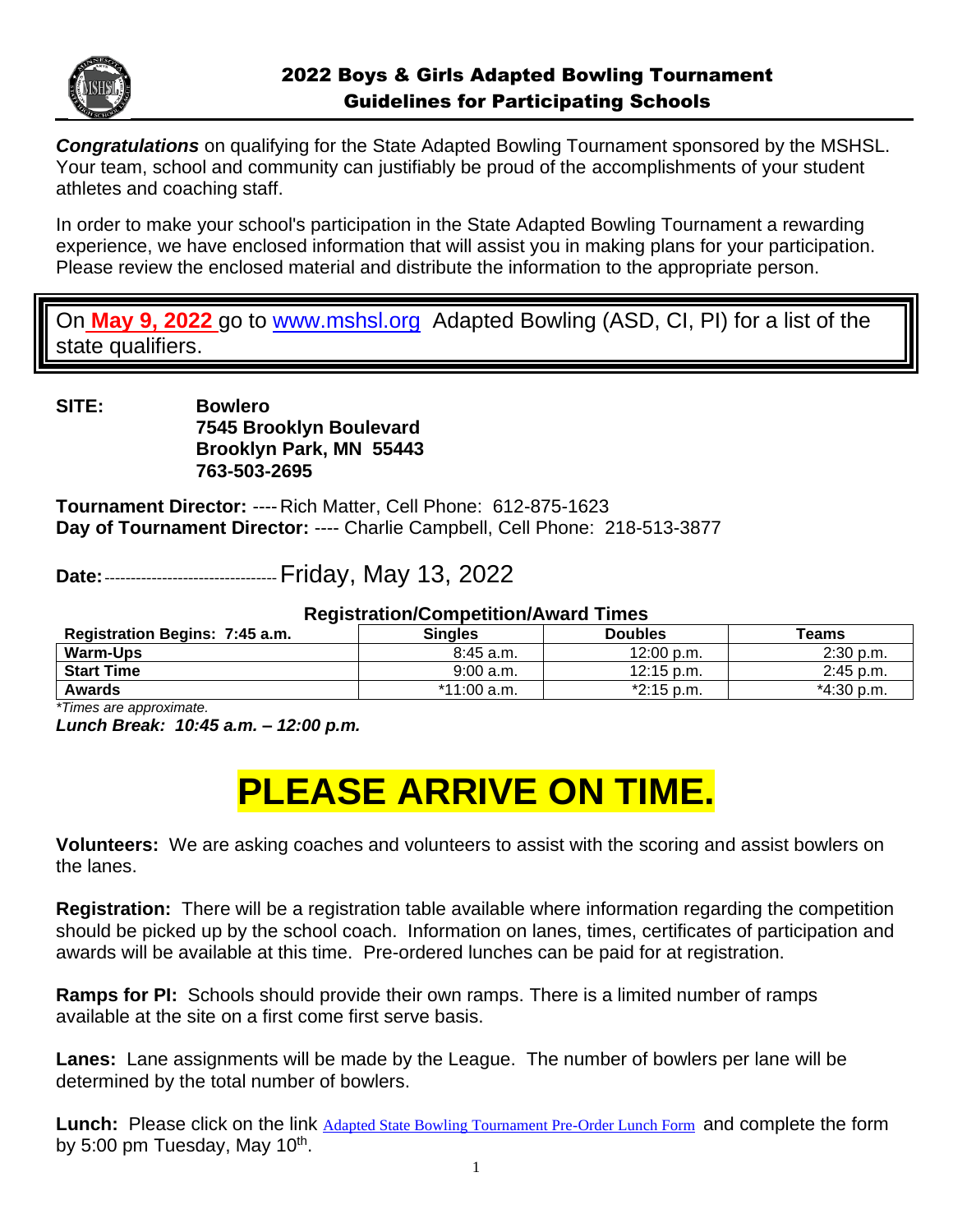You will need to bring a check to the tournament site for the lunches ordered. Make payment to the **MSHSL.** 

–

# **Number of Bowlers per Division**:

| Singles – 192 Bowlers | CI Bowlers – 64  | PI Bowlers – 64 | ASD Bowlers – 64 |
|-----------------------|------------------|-----------------|------------------|
| Doubles – 192 Bowlers | CI Bowlers – 64  | PI Bowlers – 64 | ASD Bowlers – 64 |
| Teams – 192 Bowlers   | CI Bowlers $-64$ | PI Bowlers – 64 | ASD Bowlers - 64 |

If the number of bowlers in the Qualifying Tournament is less than 64 in a Division then 100% of the participants will qualify in that Division and the remaining spots will be distributed to the other Divisions.

**PI Bowlers: Coaches may assist students in chairs and also with the general placement of the ramp. Final adjustments must be directed or completed by the bowler. Assistants may steady the ramp if needed. Assistants must not interfere with bowlers in the adjacent lanes.**

**Souvenir Program:** Pre- and Post-Tournament Online Programs will be available on the Adapted Bowling ASD, CI and PI activity pages.

**Participation Certificates:** A template and instructions for printing State Tournament Participation Certificates are available on the AD's Dashboard page.

## **Awards:**

- Medals: Individual medals for official team members and head coach participating on 1<sup>st</sup>, 2<sup>nd</sup> and 3<sup>rd</sup> place teams in both divisions; individual medals for the top 4 doubles participants in each division; individual medals for the top 10 boys and top 10 girls in singles competition for each division.
- Trophies: To champion,  $2^{nd}$  and  $3^{rd}$  place teams.
- Plaques: To the  $4<sup>th</sup>$  8<sup>th</sup> place teams.

# **Statement of Rights to Events**

All Minnesota State High School League Subsection, Section and State Tournaments are presented under the authority of the Minnesota State High School League. The Minnesota State High School League reserves all rights to these events and their presentation. The sale or use of any photographs, or the rebroadcast or reproduction of any portion of these tournaments by any means, including video and Internet publication or streaming, is strictly prohibited unless approved in advance, in writing, by the Minnesota State High School League Executive Director. The Minnesota State High School League expressly reserves the right to seek maximum legal recourse against all violators.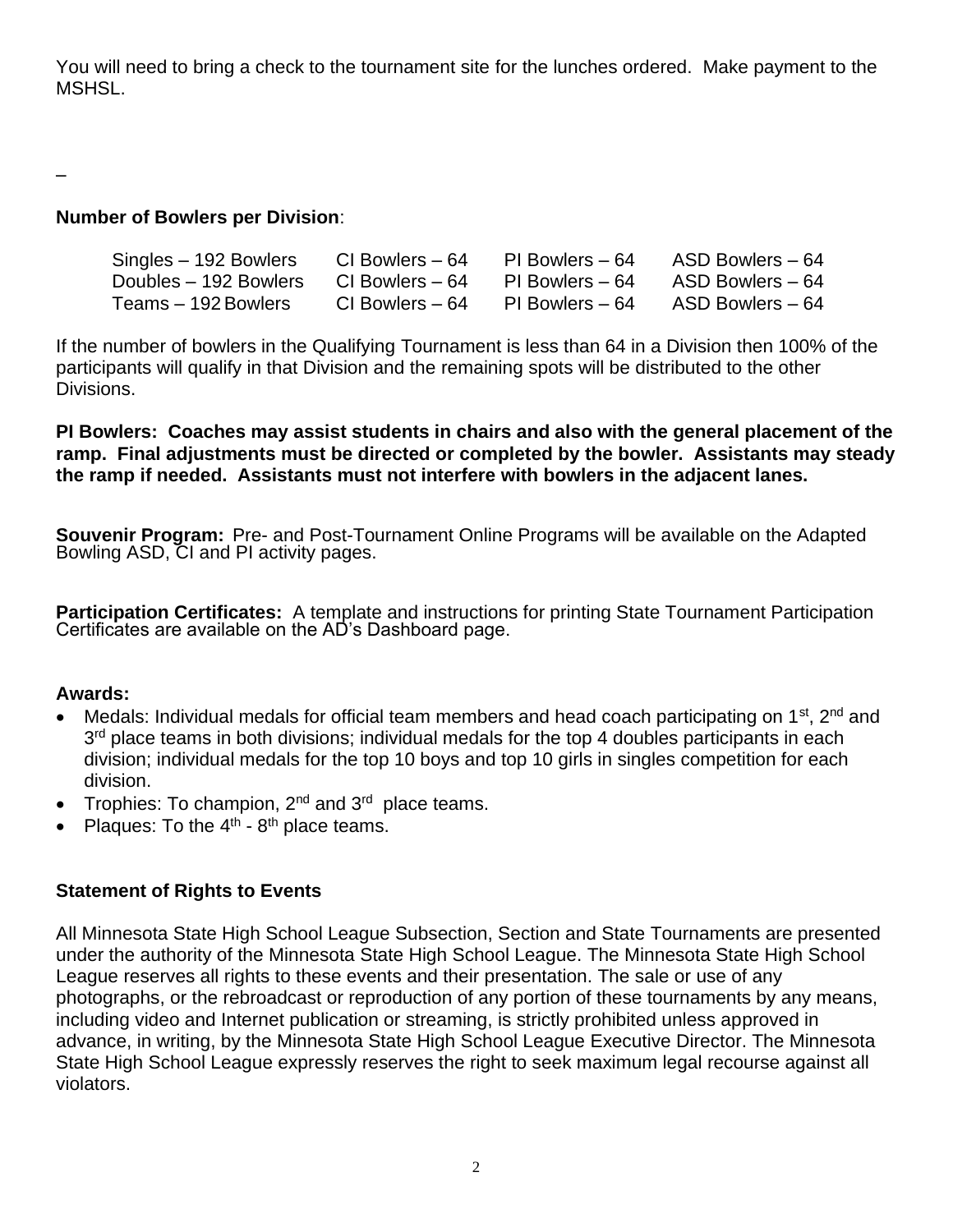If you have further questions, contact Rich Matter at the Minnesota State High School League office, 763-560-2262.

# *The following information can also be located on the MSHSL Web Site for review and distribution [\(www.mshsl.org\)](http://www.mshsl.org/)*

- 1. Athletic Rules and Policies Manual
- 2. Tournament Schedule
- 3. Spectator Guide
- 4. Participating Schools Guide

## *Good luck to your team in this state tournament experience!*



# **Emergency Medical Procedures During MSHSL Tournaments**

The League staff plays an important role in support of the tournament physician and athletic trainer. In most cases the physician/athletic trainer will manage the injury without assistance from the tournament staff.

In the event of a serious injury, the following measures should be taken.

## **Examination of the Injured Athlete**

Every effort should be made to give the physician/athletic trainer and athlete privacy during the examination. If possible, the examination should take place in the athletic training room or locker room away from the media and spectators. The Tournament Directors shall notify the parents/school representative (coach/assistant coach/administrator, etc.) and consult on an appropriate course of action to be followed in the care of the injured athlete.

## **Evacuation to a Hospital**

**Non-Life Threatening:** In the event that it is necessary to evacuate the athlete to a hospital the parents should be consulted to determine the hospital of choice and the method of transportation (ambulance or private vehicle). If the parents are not present, the athlete should be transported by ambulance and accompanied by a representative from that school.

**Life Threatening:** In a life-threatening situation the athlete will be evacuated to the nearest hospital emergency room by ambulance. Every effort should be made to contact and inform the parents and or school representative of the action taken by the tournament medical team. The athlete should be accompanied by a parent or school representative (coach/assistant coach, administrator, etc.)

## **Return to Play**

An injured athlete must have a Physician's written approval to return to play. Tournament physicians may approve an athlete's return to play. **When teams or individuals transfer care to their team or personal physician, the final decision regarding return to play will be that of the Minnesota State High School League Tournament Physician.**

# **Section Post Season Medical Protocol**

## **Local sites**

Tournament Manager coordinates medical coverage.

- All athletic trainers must be licensed with the MN Board of Medical Practice.
- Region or Section assigned medical staff should coordinate medical coverage with participating school medical staff.
- It is the responsibility of the school to verify any medical staff and their credentials (to determine scope of practice) who the school wants to be involved in injury management during a Region or Section event. All other medical staff will not be allowed in competition area.
- Participating school medical staff will be allowed on competition surface if an injury occurs.